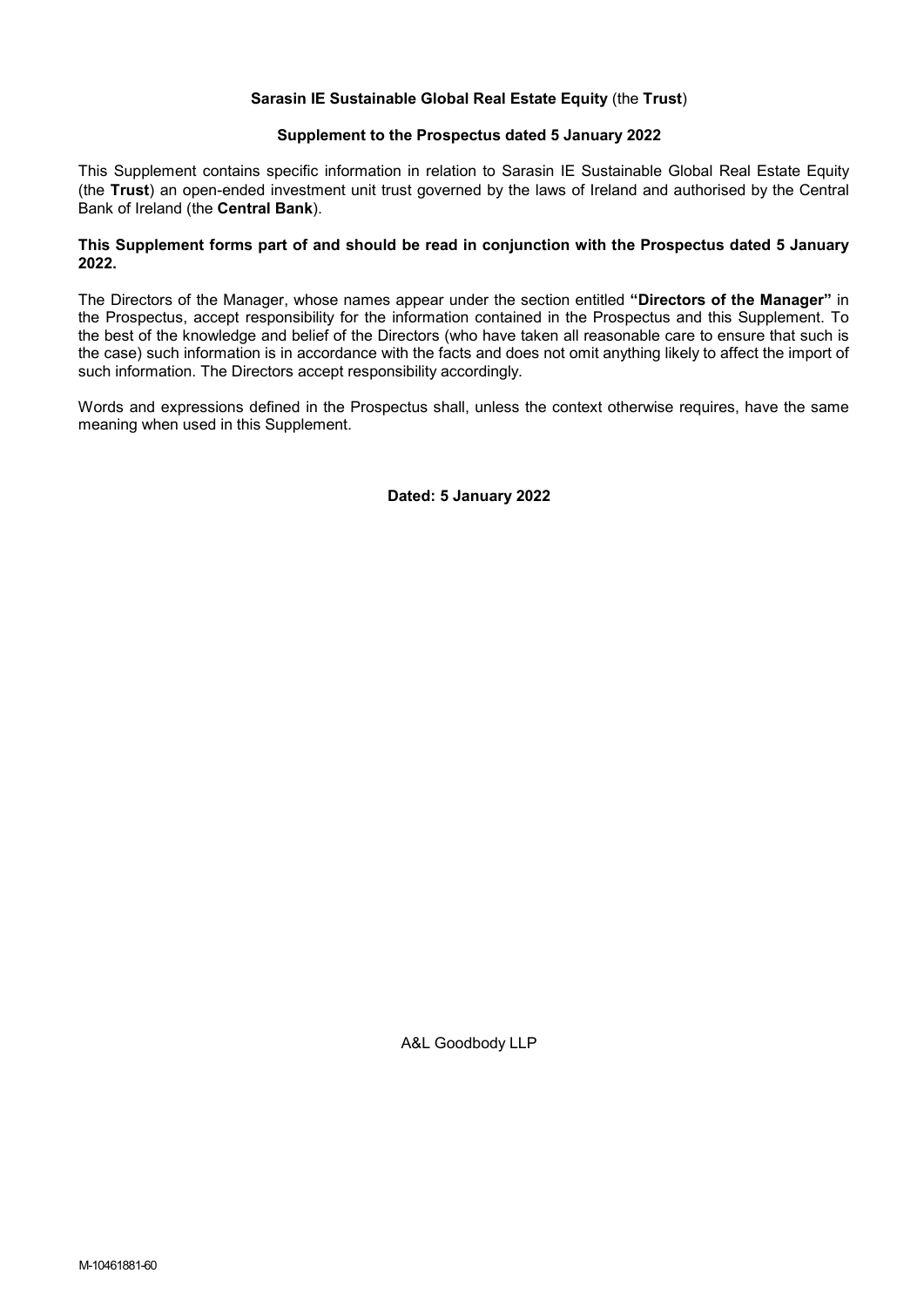# **DIRECTORY**

| $\overline{\mathbf{2}}$ . | EFFICIENT PORTFOLIO MANAGEMENT AND FINANCIAL DERIVATIVE INSTRUMENTS 3 |  |
|---------------------------|-----------------------------------------------------------------------|--|
| 3.                        |                                                                       |  |
| 4.                        |                                                                       |  |
| 5.                        |                                                                       |  |
| -6.                       |                                                                       |  |
| $\overline{7}$ .          |                                                                       |  |
| 8 <sub>1</sub>            |                                                                       |  |
| 9.                        |                                                                       |  |
| 10.                       |                                                                       |  |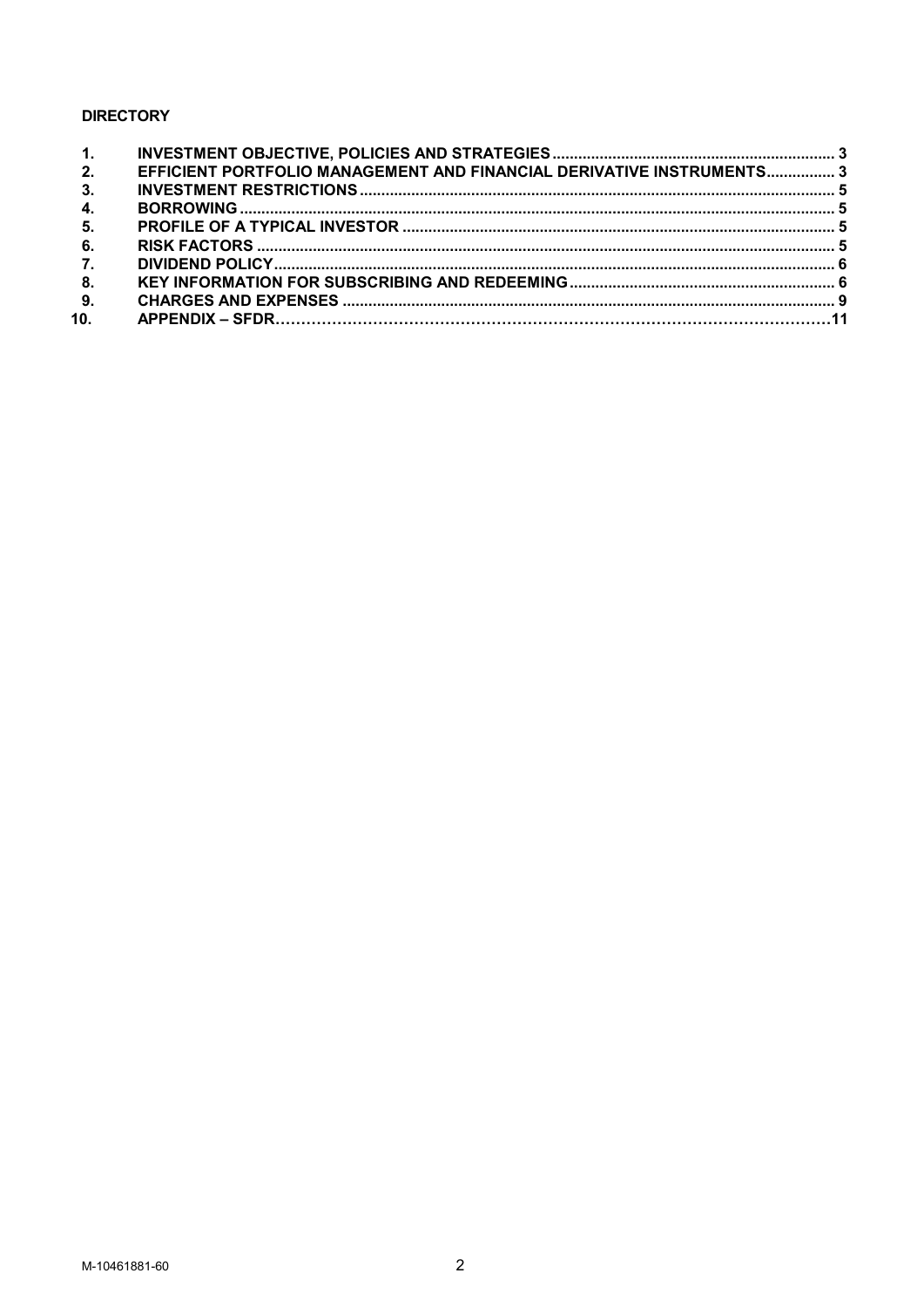## 1. INVESTMENT OBJECTIVE, POLICIES AND STRATEGIES

### Investment Objective

The investment objective of the Trust is to achieve long term capital growth.

### Investment Policy

The Trust will seek to achieve its investment objective mainly through investment in a broad portfolio of international real estate investment trusts (REITs), other closed-ended property related funds and equity securities of companies whose activities are concentrated mainly in the real estate sector. Such companies will be involved in land development or will earn income from letting land or properties which take ecological and social sustainability issues into account in their business operations. The REITs, equities or closed-ended funds in which the Trust may invest will be principally quoted on a Regulated Market.

To a lesser extent (and in any event, no more than 15% of the Net Asset Value) the Trust may invest in fixed and floating rate, government and corporate bonds, public securities and convertible bonds or warrants. Such debt securities must have a minimum credit rating of BBB as rated by Standard & Poor's, Moody's or an equivalent credit rating agency. The Trust may also where the Investment Manager considers it appropriate undertake currency hedging.

The Trust may also employ financial derivative instruments (FDIs) including futures, forward contracts, options and swaps for efficient portfolio management purposes. The use of such instruments is more particularly described under the headings Efficient Portfolio Management and Financial Derivative Instruments below and in the Prospectus and will at all times be in accordance with the conditions and limits laid down by the Central Bank from time to time. For example, the Investment Manager may buy and sell future contracts and forwards in order to maintain a fully invested position while at the same time accommodating liquidity requirements.

Repurchase and reverse repurchase transactions are permitted subject to the conditions and within the limits set out in the Central Bank UCITS Regulations for efficient portfolio management purposes only. It is not anticipated that the Trust will be leveraged as a result of such transactions. Any revenues arising from repurchase and reverse repurchase agreements will, after deduction of any expenses and fees, be returned to the Trust. These direct and indirect operational costs will not contain any hidden revenue

The Trust may also invest in both UCITS and AIF collective investment schemes in accordance with its investment objective and subject to the Investment Restrictions as set out in the Prospectus. The Trust may invest in UCITS collective investment schemes in order to maintain a fully invested position while at the same time accommodating liquidity requirements. The Trust may also invest in AIF collective investment schemes, to gain exposure to property related securities. Such collective investment schemes may include UCITS which may be domiciled anywhere in the EU, other open and closed-ended collective investment schemes that may be constituted as investment companies, unit trusts, limited partnerships or other typical fund structures that satisfy the requirements of the Central Bank, such as (i) schemes established in Guernsey and authorised as Class A Schemes; (ii) schemes established in Jersey as Recognised Funds; and (iii) schemes established in the Isle of Man as Authorised Schemes..

The Trust may also hold and invest in ancillary liquid assets such as bank deposits, fixed or floating rate instruments including but not limited to commercial paper, floating rate notes, certificates of deposit, freely transferable promissory notes and short-term government or corporate bonds in the interests of efficient management of the Trust's assets.

The transferable securities and other assets in which the Trust may invest will be principally quoted, or dealt in, on a Regulated Market, as set out in Schedule 1 of the Prospectus.

As part of the Trust's investment strategy, the Investment Manager will assess securities for environmental, social and governance issues and consider sustainability risks to inform the security selection in the Trust. Decisions to purchase or sell investments will be influenced by consideration of Sustainability Risks. Please see further detail in the appendix hereto.

## 2. EFFICIENT PORTFOLIO MANAGEMENT AND FINANCIAL DERIVATIVE INSTRUMENTS

The Manager currently employs a risk management process relating to the use of FDIs on behalf of the Trust which details how it accurately measures, monitors and manages the various risks associated with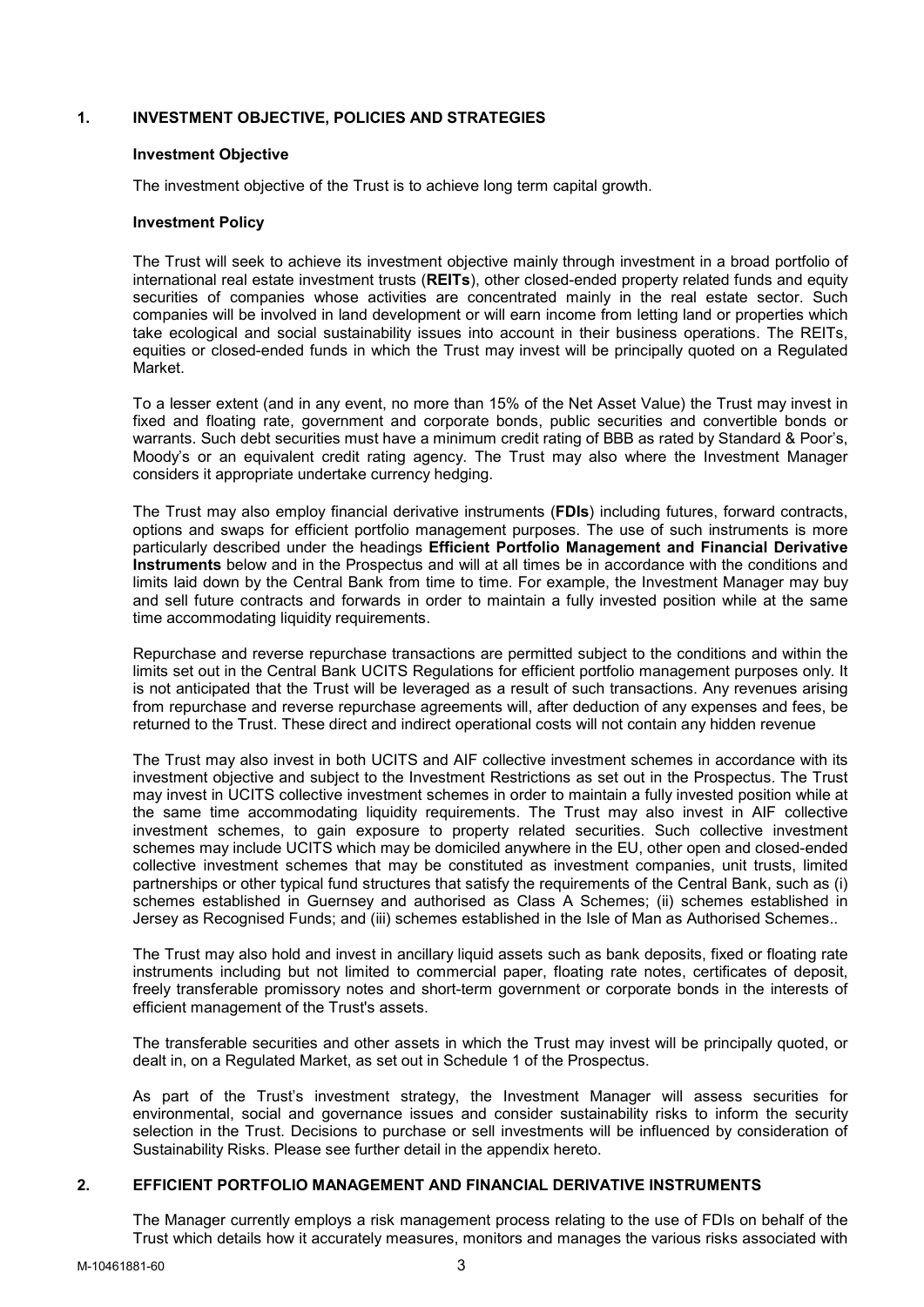FDIs. The Manager will on request provide supplementary information to Unitholders relating to the risk management methods employed, including the quantitative limits that are applied and any recent developments in the risk and yield characteristics of the main categories of investments in respect of the Trust.

The following is a description of the types of FDIs which may be used for efficient portfolio management purposes by the Trust:

Futures: Futures contracts are standardised, exchange-traded contracts between two parties to buy or sell a specified asset at an agreed upon price at a specified future date. The underlying reference asset can be a single asset, basket or index and contracts are marked-to-market daily, reducing counterparty risk.

The Trust may use futures contracts to hedge against market or price risk or allow it to gain exposure to the underlying equity market. The Trust may also use Futures to equitise cash balances, both pending investment of a cash flow or with respect to fixed cash targets or alternatively to reduce financial exposures in an effort to reduce either absolute or relative exposure. Frequently, using futures to achieve a particular strategy instead of using the underlying or related equity security results in lower transaction costs being incurred and less disruption to the underlying assets of a portfolio.

Forwards: A forward contract is a non-standardised, negotiated, over-the-counter contract between two parties to buy or sell an asset at a specified future time at a price agreed upon today. Most typically, the underlying assets are currencies, although forwards can be structured on other assets, baskets, indices or reference securities. Forward contracts may be cash or physically settled between the parties and these contracts cannot be transferred.

The Trust's use of forward foreign exchange contracts may include altering the currency exposure of securities held, hedging against exchange risks, increasing exposure to a currency, shifting exposure to currency fluctuations from one currency to another and hedging classes denominated in a currency (other than the Base Currency) to the Base Currency. Other forward contracts, including equity, basket and index, could potentially be used to alter the currency, hedging against financial risks, or increase exposure to an asset.

Notwithstanding anything to the contrary contained in this Prospectus, for so long as the Trust is marketed in South Africa and until such time as the South African Financial Sector Conduct Authority's rules as set under the Collective Investment Schemes Control Act 45 of 2002 are extended to be in line with the Regulations, the Trust may only make investments in OTC derivatives instruments for forward currencies, interest rate or exchange rate swaps.

Options: Option contracts give their holders the right, but not the obligation, to engage in a transaction on an asset, most typically to buy or sell a specific amount of a reference asset at or before a predetermined date at a pre-specified price. There are two basic forms of options: put options and call options. Put options are contracts that give the buyer the right, but not the obligation, to sell to the seller of the contract, a specific quantity of a particular product or financial instrument at a specified price. Call options are contracts sold for a premium that give the buyer the right, but not the obligation, to buy from the seller of the option. In return for granting the option the seller of the option collects a payment, or premium, from the buyer. Options may be cash or physically settled.

The Trust may use options in isolation, or in combination with equities, to more efficiently express a view in a given position, to generate income, or to protect financial risk of equities. If a price target is known, for example, and optionality is deemed expensive, a call option might be sold against that asset. If a security is deemed advantageous to a portfolio but considerable downside risk is seen by the portfolio manager, a long put position can be used against the long position to protect against short-term price risk. The Trust may be a seller or buyer of put and call options.

Swaps: A standard swap is an agreement between two counterparties in which the cash flows from two assets are exchanged as they are received for a fixed time period, with the terms initially set so that the present value of the swap is zero. The Trust may enter into swaps, including, but not limited to, equity swaps, swaptions, interest rate swaps or currency swaps and other derivative instruments to hedge existing long positions. Swaps may extend over substantial periods of time, and typically call for the making of payments on a periodic basis. Swaptions are contracts whereby one party receives a fee in return for agreeing to enter into a forward swap at a predetermined fixed rate if some contingency event occurs (normally where future rates are set in relation to a fixed benchmark).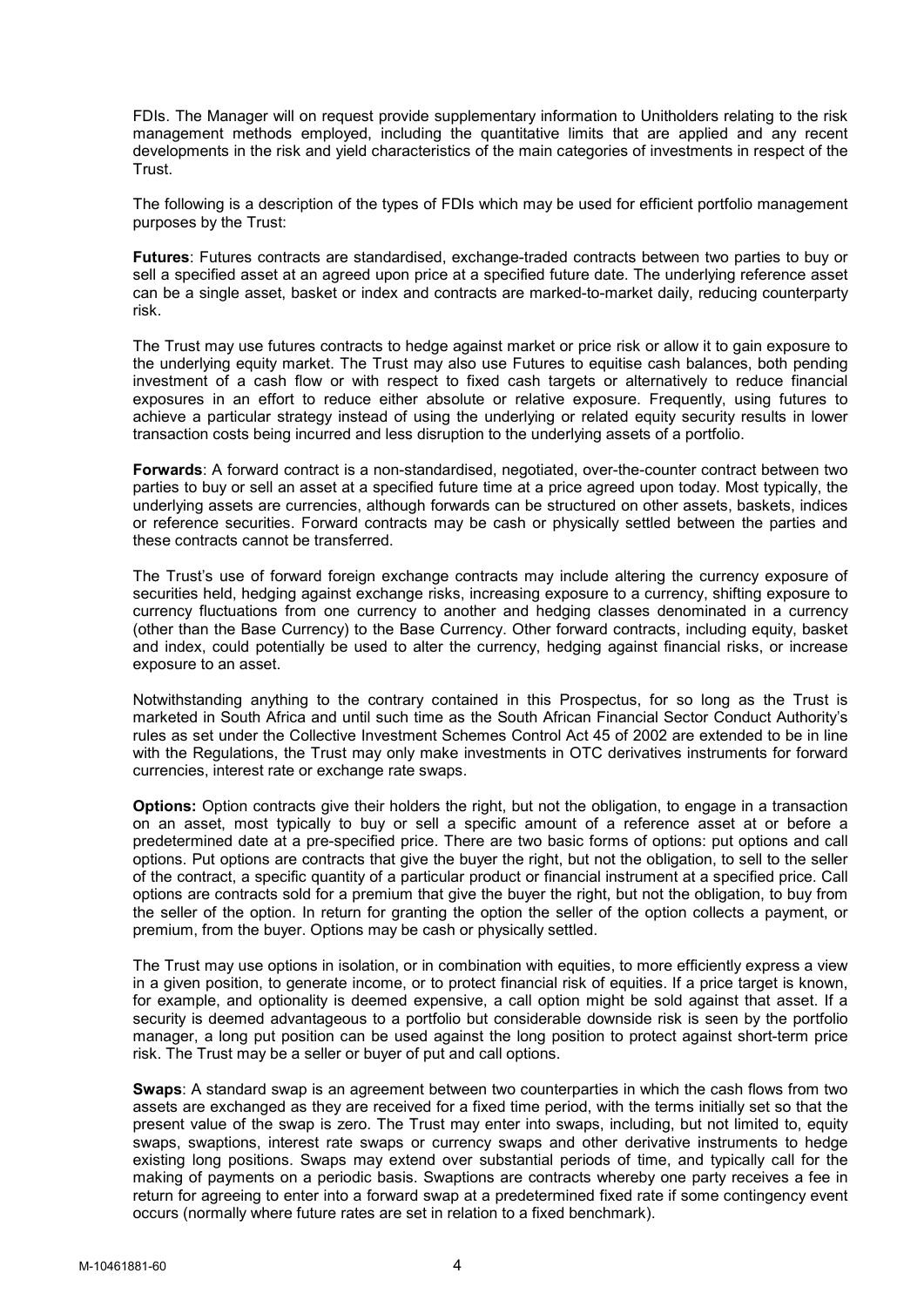Interest rate swaps involve the exchange by a Trust with another party of their respective commitments to make or receive interest payments (e.g. an exchange of fixed rate payments for floating rate payments). On each payment date under an interest rate swap, the net payments owed by each party, and only the net amount, is paid by one party to the other. Currency swaps are agreements between two parties to exchange future payments in one currency for payments in another currency. These agreements are used to transform the currency denomination of assets and liabilities. Unlike interest rate swaps, currency swaps must include an exchange of principal at maturity.

### Calculation of Global Exposure

The Investment Manager uses a risk management technique known as value-at-risk (VaR) to measure the Trust's global exposure and to seek to ensure that the use of FDIs by the Trust is within regulatory limits. The Investment Manager will use the relative VaR measure. The relative VaR on the Trust's portfolio is calculated to ensure that it never exceeds two times that of the S&P Developed Property (Net Total Return) index. VaR calculations will be carried out daily using a one tailed 99% confidence level for a holding period of 20 business days and a historical observation period of 250 business days.

### Leverage

The use of FDIs will result in the creation of leverage. The level of leverage (calculated as the sum of all the gross notionals of all FDIs) is not expected to be in excess of 200% of the Net Asset Value of the Trust under normal circumstances, but investors should note the possibility of higher leverage levels in certain circumstances.

## 3. INVESTMENT RESTRICTIONS

The general investment restrictions are set out under the heading "Investment Restrictions" in the Prospectus.

In addition, the following investment restrictions will apply to the Trust:

In order to be a target investment for other UCITS, the Trust will not invest more than 10% of its Net Asset Value in units or shares of other UCITS or other collective investment schemes.

### 4. BORROWING

In accordance with the general provisions set out in the Prospectus under the heading Borrowing and Lending Powers, the Trust may borrow up to 10% of its total Net Asset Value on a temporary basis and not for speculative purposes.

Notwithstanding anything to the contrary contained in this Prospectus, for so long as the Trust is marketed in South Africa and until such time as the South African Financial Sector Conduct Authority's rules as set under the Collective Investment Schemes Control Act 45 of 2002 are extended to be in line with the Regulations, the Manager will refrain from effecting borrowings for the purpose of gearing up the investment exposure and may only incur borrowing on a short term basis to meet the payment of proceeds upon the redemption of Units pending receipt of the proceeds from the realisation of securities. All costs so incurred will be borne by the Trust.

## 5. PROFILE OF A TYPICAL INVESTOR

Investment in the Trust is suitable for investors seeking long-term capital growth.

### 6. RISK FACTORS

The general risk factors set out in the "Risk Factors" section of the Prospectus apply to the Trust. In addition, the following risk factors apply to the Trust. These risk factors may not be a complete list of all risk factors associated with an investment in the Trust.

The Trust will invest primarily in securities issued by companies whose activities are real estate related. Risks associated with investing in the securities of companies in the real estate industry include the following; declines in the value of real estate, risks related to general and local economic conditions, overbidding and increased competition, increases in property taxes and operating expenses, changes in zoning laws, casualty or condemnation losses, variations in rental income, changes in neighbourhood values, the appeal of properties to tenants and increases in interest rates.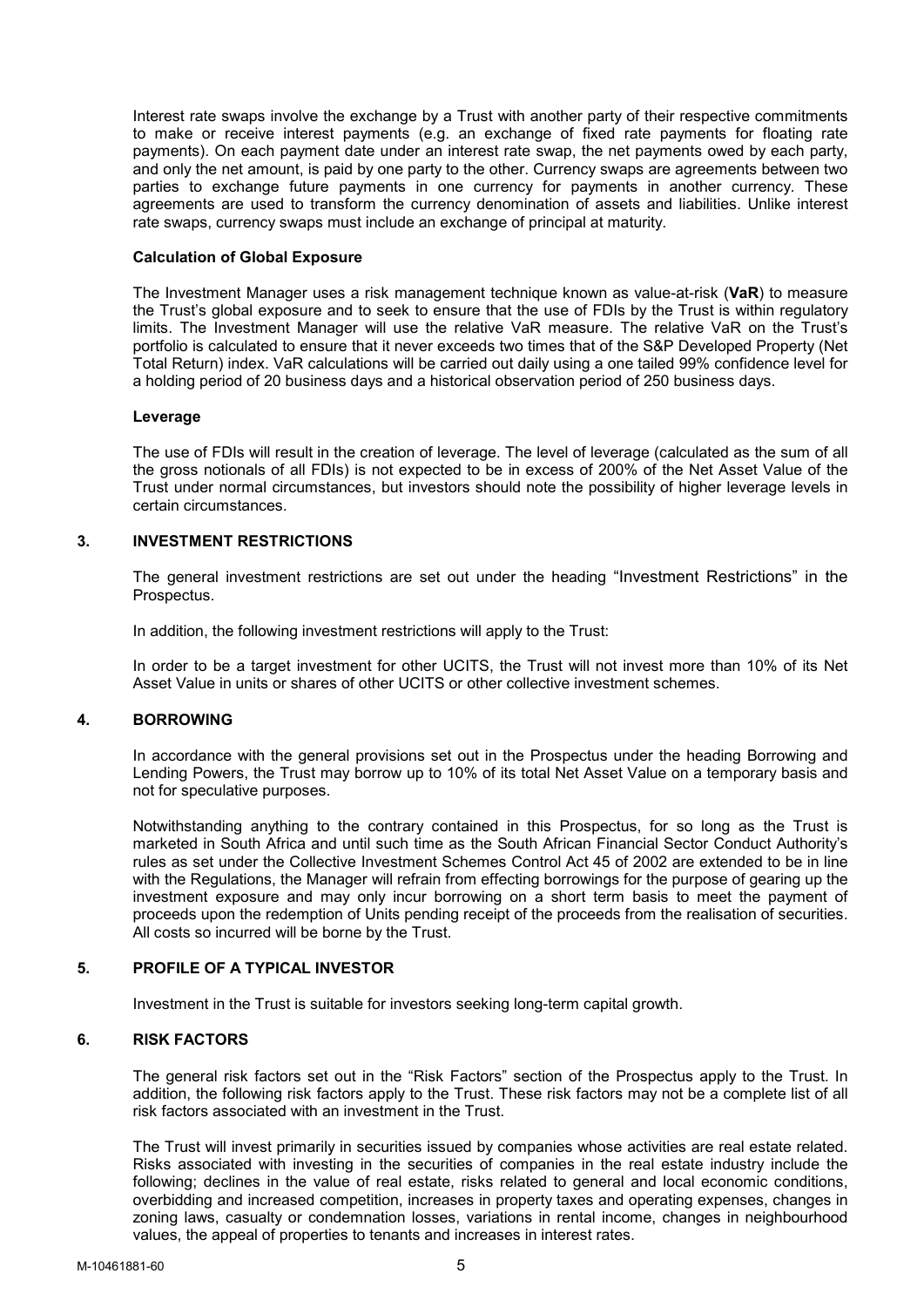In addition, REITs may be affected by changes in the value of the underlying property owned by the trusts or may be affected by the quality of credit extended. REITs are dependent upon management skills, may not be diversified and are subject to the risks of financing projects. The ability to trade REITS in the secondary market can be more limited than other stocks.

The Trust may issue classes denominated in a currency other than the Base Currency and accordingly the value of the Unitholder's investment in such a class may be affected favourably or unfavourably by fluctuations in the rates of the two different currencies. For example, a Unitholder may not benefit if the class currency falls against the Base Currency and/or the currency in which the assets of the Trust are denominated.

### 7. DIVIDEND POLICY

The Directors may declare dividends semi-annually on or about 30 June and 31 December in each year to the Unitholders of the Income Units out of the profits of the Trust attributable to the Income Units, in accordance with the terms of the Prospectus.

The profits attributable to the Accumulating Units in the Trust shall be retained within the Trust and will be reflected in the value of the Accumulating Units.

### 8. KEY INFORMATION FOR SUBSCRIBING AND REDEEMING

### Unit Classes

### (Income Units)

Class A Income Units Class A USD Income Units Class F Income Units Class I Income Units Class I EUR Income Units Class I USD Income Units Class P Income Units Class P USD Income Units Class X Income Units Class X USD Income Units Class Z Income Units Class Z USD Income Units

#### (Accumulating Units)

Class A Accumulating Units Class A EUR Accumulating Units Class A USD Accumulating Units Class F Accumulating Units Class I Accumulating Units Class I EUR Accumulating Units Class I USD Accumulating Units Class P Accumulating Units Class P EUR Accumulating Units Class P USD Accumulating Units Class V Accumulating Units Class V EUR Accumulating Units Class X Accumulating Units Class X EUR Accumulating Units Class Z Accumulating Units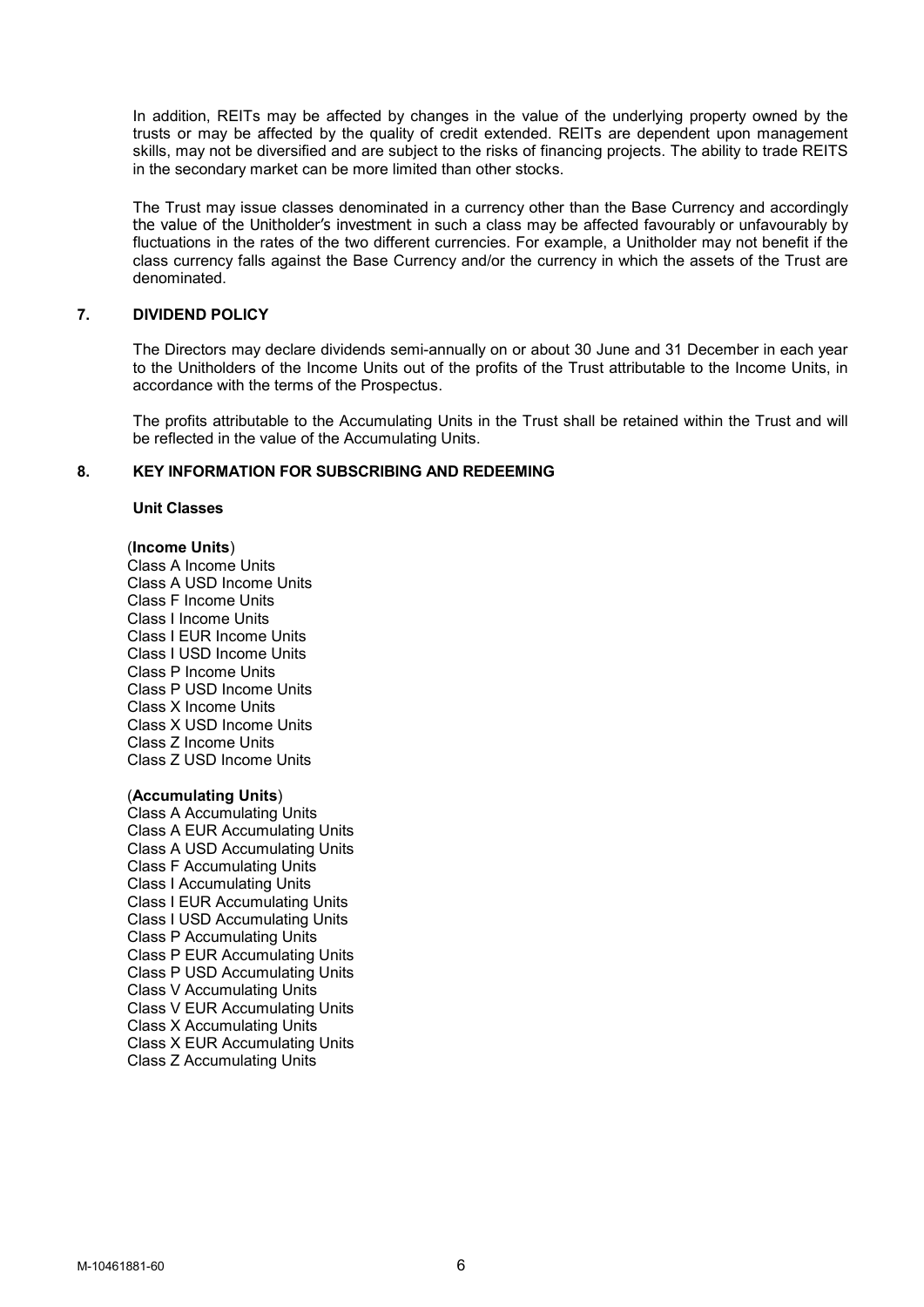## Base Currency

**Sterling** 

### Business Day

Any day other than a Saturday or Sunday on which commercial banks are open for business in Dublin.

### Dealing Day

The Dealing Days for the Trust will be each Business Day and such other Business Days(s) as the Manager may determine and notify in advance to Unitholders.

### Dealing Deadline

In relation to applications for subscription or redemption of Units, 12 noon (GMT) on the relevant Dealing Day although the Directors of the Manager in consultation with the Investment Manager may agree to waive the notice period at their discretion provided such applications are received before the Valuation Point for the relevant Dealing Day.

### Valuation Point

The point in time by reference to which the Net Asset Value of the Trust is calculated which, unless otherwise specified by the Directors of the Manager in consultation with the Investment Manager (and notified in advance to Unitholders) with the approval of the Trustee, shall be 12 noon (GMT) on the relevant Dealing Day.

### Minimum Initial Investment Amount

| Class A Income Units                  | £1,000      |
|---------------------------------------|-------------|
| <b>Class A Accumulating Units</b>     | £1,000      |
| Class F Income Units                  | £1,000      |
| <b>Class F Accumulating Units</b>     | £1,000      |
| Class I Income Units                  | £1,000,000  |
| <b>Class I Accumulating Units</b>     | £1,000,000  |
| Class P Income Units                  | £1,000      |
| <b>Class P Accumulating Units</b>     | £1,000      |
| Class X Income Units                  | £1,000      |
| Class X Accumulating Units            | £1,000      |
| Class Z Income Units                  | £1,000      |
| Class Z Accumulating Units            | £1,000      |
| <b>Class A EUR Accumulating Units</b> | €1,000      |
| Class I EUR Income Units              | €1,000,000  |
| <b>Class I EUR Accumulating Units</b> | €1,000,000  |
| <b>Class P EUR Accumulating Units</b> | €1,000      |
| <b>Class V Accumulating Units</b>     | £1,000      |
| <b>Class V EUR Accumulating Units</b> | €1,000      |
| <b>Class X EUR Accumulating Units</b> | €1,000      |
| Class A USD Income Units              | \$1,000     |
| Class A USD Accumulating Units        | \$1,000     |
| Class I USD Income Units              | \$1,000,000 |
| <b>Class I USD Accumulating Units</b> | \$1,000,000 |
| Class P USD Income Units              | \$1,000     |
| <b>Class P USD Accumulating Units</b> | \$1,000     |
| Class X USD Income Units              | \$1,000     |
| Class Z USD Income Units              | \$1,000     |

or its equivalent in the relevant currency or such lesser amounts as the Directors of the Manager may, in consultation with the Investment Manager, at their absolute discretion, decide.

### Please note that:

Class P Units may only be held by investors who subscribe through a Platform Service.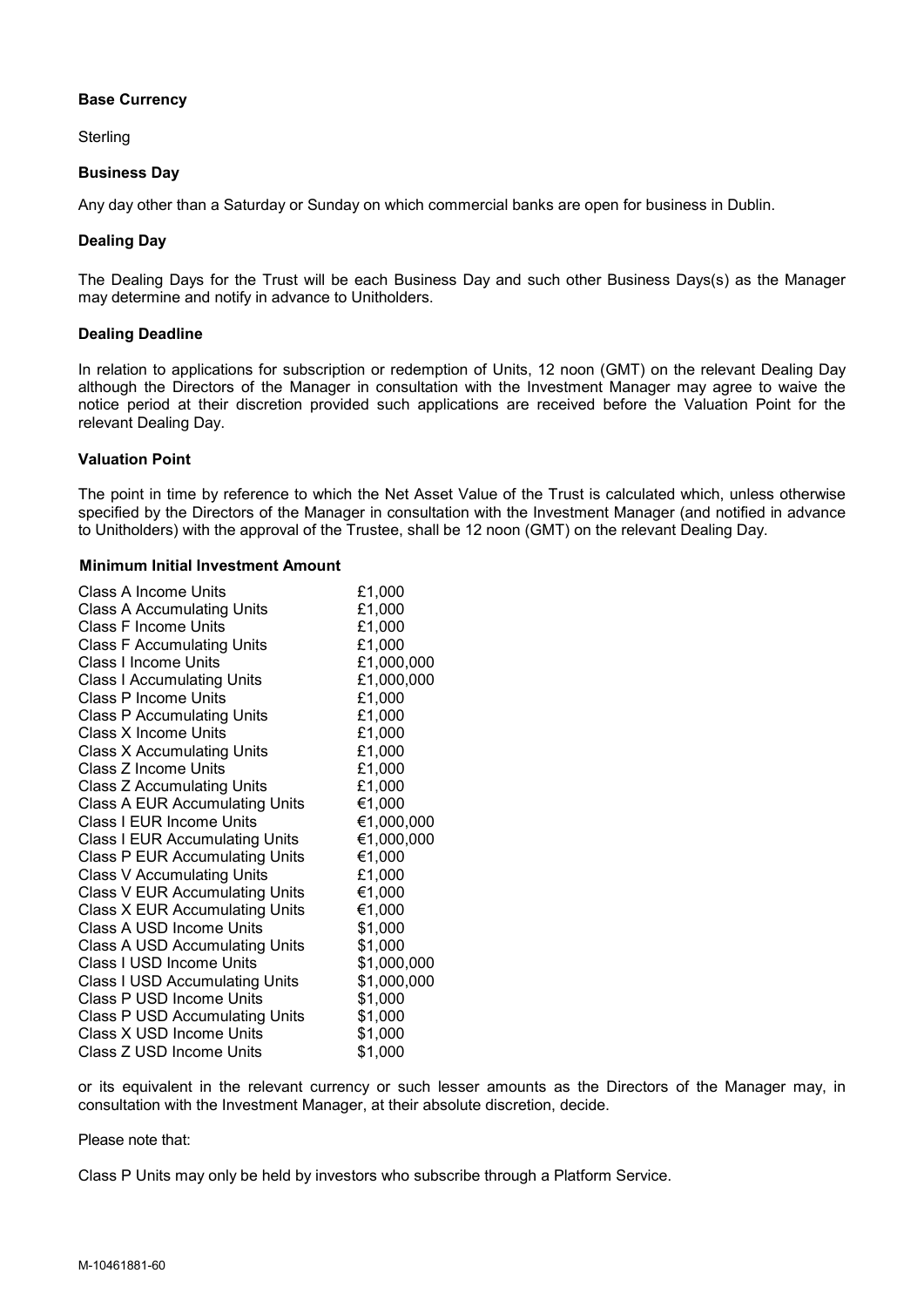It is expected that the Platform Service will provide straight-through processing using industry-standard systems and that underlying client trades will be aggregated to provide bundled dealing. Investment in Class P Units by other investors may be accepted by the Manager at its discretion.

Class X USD Income Units and Class Z Income Units may only be held by investors who have a discretionary investment management arrangement with the Investment Manager or who are otherwise clients of the Investment Manager. Investment in Class X USD Income Units and Class Z Income Units by other investors may be accepted by the Manager at its discretion.

Class V Units in any currency, whether hedged or unhedged, may only be held by investors who have a discretionary investment management arrangement with specific providers of independent advisory services or discretionary investment management services who have entered into an agreement with the Investment Manager. Investment in Class V Units by other investors may be accepted by the Manager at its discretion.

## Preliminary Charge

No preliminary charge will be levied by the Manager in respect of any Class of Units of the Trust.

### Issue Price

Following the close of the Initial Offer Period, the Issue Price is the Net Asset Value per Unit.

To preserve the value of the underlying assets, the Manager may make a dilution adjustment to the Net Asset Value per Unit when there are significant net subscriptions which the Manager considers represents an appropriate figure to cover dealing costs and to preserve the value of the underlying assets of the Trust as set out in the section entitled "Dilution Adjustment" within the Prospectus. Any such charge will be retained for the benefit of the Trust and the Manager reserves the right to waive the application of a dilution adjustment at any time. The dilution adjustment may be waived where subscription/redemptions are settled in specie or where the Trust has sufficient cash to pay redemption proceeds from cash (rather than selling assets to raise the cash). Therefore the Trust would not incur costs and could waive the adjustment in specific instances.

### Redemption Price

The redemption price is the Net Asset Value per Unit.

To preserve the value of the underlying assets, the Manager may make a dilution adjustment to the Net Asset Value per Unit when there are significant net redemptions which the Manager considers represents an appropriate figure to cover dealing costs and to preserve the value of the underlying assets of the Trust as set out in the section entitled "Dilution Adjustment" within the Prospectus. Any such charge shall be retained for the benefit of the Trust and the Manager reserves the right to waive the application of a dilution adjustment at any time. The dilution adjustment may be waived where subscription/redemptions are settled in specie or where the Trust has sufficient cash to pay redemption proceeds from cash (rather than selling assets to raise the cash). Therefore the Trust would not incur costs and could waive the adjustment in specific instances.

### Settlement Date

In respect of receipt of monies for subscription for Units, the Settlement Date shall be three Business Days following the relevant Dealing Day and in respect of dispatch of monies for the redemption of Units, the Settlement Date shall normally be three Business Days following the relevant Dealing Day.

### Minimum Net Asset Value

£5,000,000 subject to the discretion of the Manager.

## 9. CHARGES AND EXPENSES

### Fees of the Investment Manager

The Investment Manager will be entitled to receive an annual fee, payable by the Manager, out of the assets of the Trust as follows:

|  | Class | % of Net Asset Value (plus VAT if any) |
|--|-------|----------------------------------------|
|--|-------|----------------------------------------|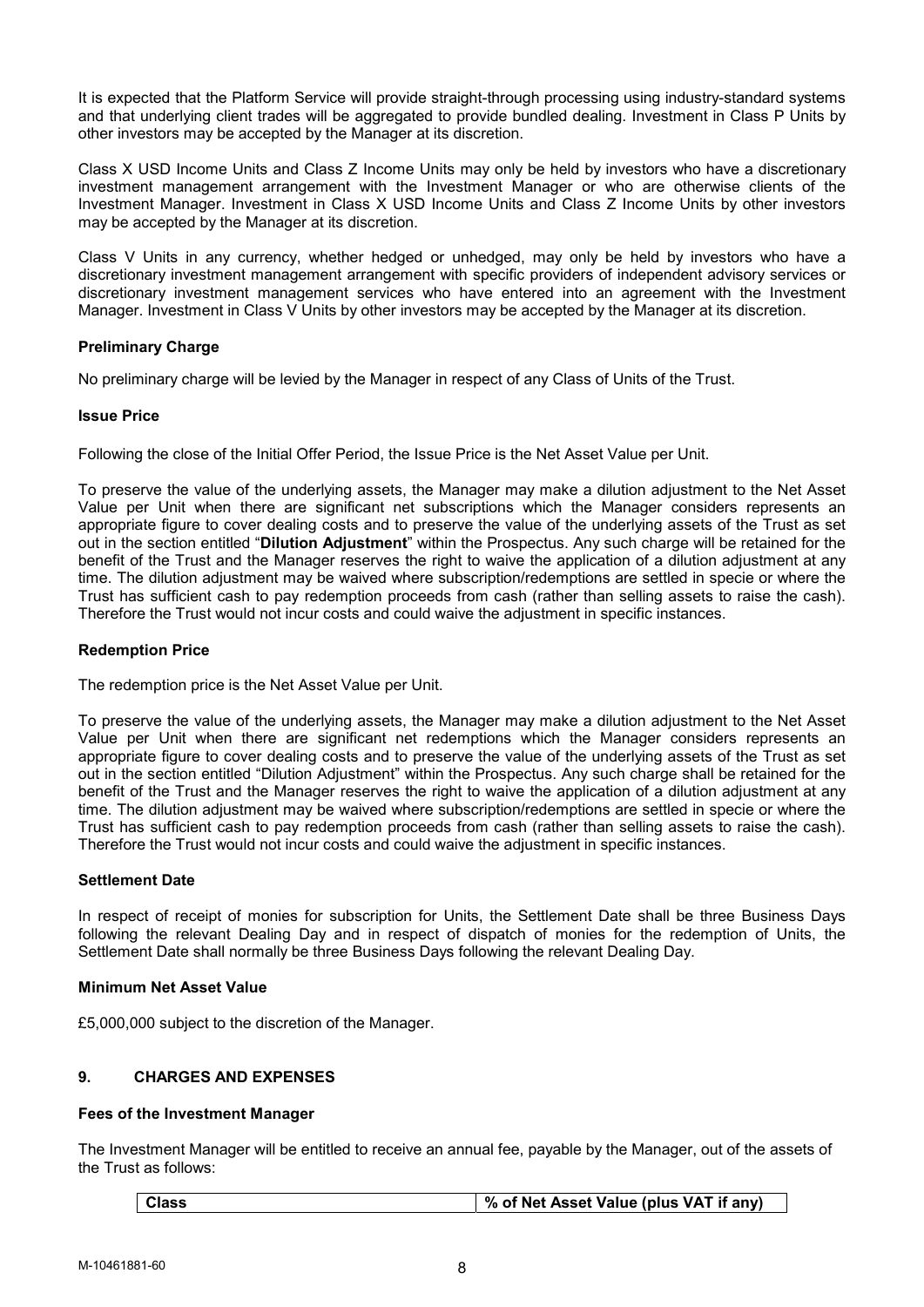| <b>Class A Income Units</b>           | 1.50% |  |  |
|---------------------------------------|-------|--|--|
| <b>Class A Accumulating Units</b>     | 1.50% |  |  |
| <b>Class F Income Units</b>           | 1.00% |  |  |
| <b>Class F Accumulating Units</b>     | 1.00% |  |  |
| <b>Class I Income Units</b>           | 0.85% |  |  |
| <b>Class I Accumulating Units</b>     | 0.85% |  |  |
| <b>Class P Income Units</b>           | 0.75% |  |  |
| <b>Class P Accumulating Units</b>     | 0.75% |  |  |
| <b>Class X Income Units</b>           | 1.35% |  |  |
| <b>Class X Accumulating Units</b>     | 1.35% |  |  |
| Class Z Income Units                  | 0.00% |  |  |
| <b>Class Z Accumulating Units</b>     | 0.00% |  |  |
| <b>Class A EUR Accumulating Units</b> | 1.50% |  |  |
| Class I EUR Income Units              | 0.85% |  |  |
| <b>Class I EUR Accumulating Units</b> | 0.85% |  |  |
| <b>Class P EUR Accumulation Units</b> | 0.75% |  |  |
| <b>Class V Accumulating Units</b>     | 0.40% |  |  |
| <b>Class V EUR Accumulating Units</b> | 0.40% |  |  |
| <b>Class X EUR Accumulating Units</b> | 1.35% |  |  |
| Class A USD Income Units              | 1.50% |  |  |
| Class A USD Accumulation Units        | 1.50% |  |  |
| Class I USD Income Units              | 0.85% |  |  |
| <b>Class I USD Accumulating Units</b> | 0.85% |  |  |
| Class P USD Income Units              | 0.75% |  |  |
| <b>Class P USD Accumulation Units</b> | 0.75% |  |  |
| Class X USD Income Units              | 1.35% |  |  |
| Class Z USD Income Units              | 0.00% |  |  |

Such fee shall be calculated on the last Business Day in each period of one month, shall accrue daily and shall be payable on the ninetieth day after receipt of a correct invoice. The Investment Manager shall also be entitled to be reimbursed out of the assets of the Trust for all reasonable out-of-pocket expenses.

Expenses may be charged to the capital of the Trust so that a higher than market average distribution of income can be achieved. This may have the effect of lowering the capital value of a Unitholder's investment by forgoing the potential for future capital growth.

## Fees of the Manager, the Trustee and the Administrator

The Manager will be entitled to receive out of the assets of the Trust an annual fee (the "Fixed Rate Operating Charge") from which it will discharge certain fees and expenses, as disclosed in the Prospectus. The Fixed Rate Operating Charge will be levied on a tiered basis, with the applicable rates being dependent on the level of the Trust's Net Asset Value. The thresholds applicable to the Fixed Rate Operating Charge in respect of the Trust are as follows:

| <b>Class</b>                      | % of Net Asset<br>Value on the<br><b>Trust's Net Assets</b><br>between £0 -<br>£300,000,000 (Tier | % of Net Asset Value<br>on the Trust's Net<br><b>Assets between</b><br>£300,000,000 -<br>£600,000,000 (Tier 2) | % of Net Asset Value<br>on the Trust's Net<br><b>Assets over</b><br>£600,000,000<br>(Tier 3) |
|-----------------------------------|---------------------------------------------------------------------------------------------------|----------------------------------------------------------------------------------------------------------------|----------------------------------------------------------------------------------------------|
| Class A Income Units              | 0.25%                                                                                             | 0.20%                                                                                                          | 0.15%                                                                                        |
| <b>Class A Accumulating Units</b> | 0.25%                                                                                             | 0.20%                                                                                                          | 0.15%                                                                                        |
| <b>Class F Income Units</b>       | 0.25%                                                                                             | 0.20%                                                                                                          | 0.15%                                                                                        |
| <b>Class F Accumulating Units</b> | 0.25%                                                                                             | 0.20%                                                                                                          | 0.15%                                                                                        |
| Class I Income Units              | 0.15%                                                                                             | 0.10%                                                                                                          | 0.05%                                                                                        |
| <b>Class I Accumulating Units</b> | 0.15%                                                                                             | 0.10%                                                                                                          | 0.05%                                                                                        |
| <b>Class P Income Units</b>       | 0.25%                                                                                             | 0.20%                                                                                                          | 0.15%                                                                                        |
| <b>Class P Accumulating Units</b> | 0.25%                                                                                             | 0.20%                                                                                                          | 0.15%                                                                                        |
| Class X Income Units              | 0.25%                                                                                             | 0.25%                                                                                                          | 0.25%                                                                                        |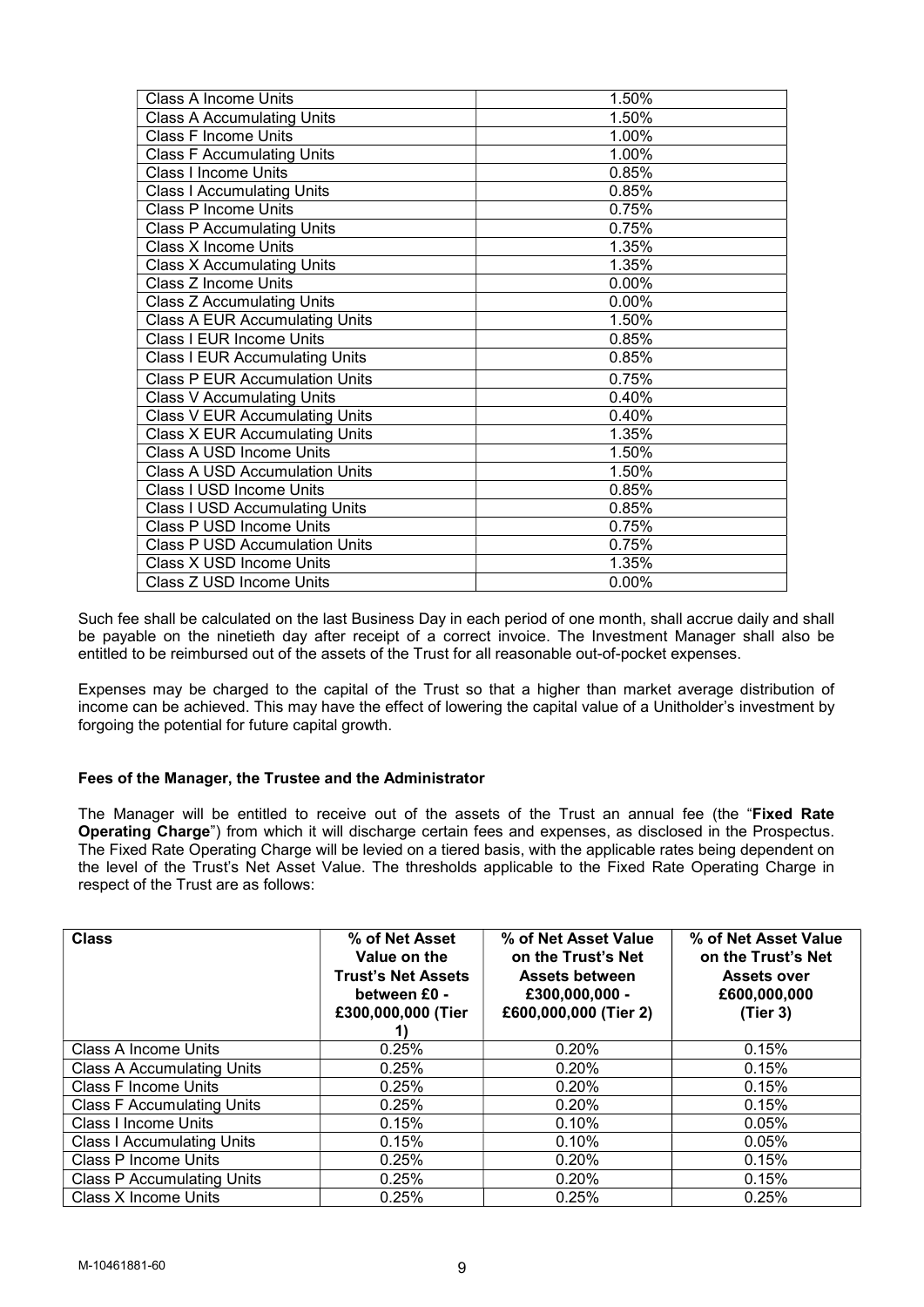| <b>Class X Accumulating Units</b>     | 0.25% | 0.25% | 0.25% |
|---------------------------------------|-------|-------|-------|
| Class Z Income Units                  | 0.18% | 0.18% | 0.18% |
| <b>Class Z Accumulating Units</b>     | 0.18% | 0.18% | 0.18% |
| <b>Class A EUR Accumulating Units</b> | 0.25% | 0.20% | 0.15% |
| Class I EUR Income Units              | 0.15% | 0.10% | 0.05% |
| <b>Class I EUR Accumulating Units</b> | 0.15% | 0.10% | 0.05% |
| <b>Class P EUR Accumulating Units</b> | 0.25% | 0.20% | 0.15% |
| <b>Class V Accumulating Units</b>     | 0.15% | 0.15% | 0.15% |
| <b>Class V EUR Accumulating Units</b> | 0.15% | 0.15% | 0.15% |
| <b>Class X EUR Accumulating Units</b> | 0.25% | 0.25% | 0.25% |
| Class A USD Income Units              | 0.25% | 0.20% | 0.15% |
| <b>Class A USD Accumulating Units</b> | 0.25% | 0.20% | 0.15% |
| Class I USD Income Units              | 0.15% | 0.10% | 0.05% |
| <b>Class I USD Accumulating Units</b> | 0.15% | 0.10% | 0.05% |
| Class P USD Income Units              | 0.25% | 0.20% | 0.15% |
| <b>Class P USD Accumulating Units</b> | 0.25% | 0.20% | 0.15% |
| Class X USD Income Units              | 0.25% | 0.25% | 0.25% |
| Class Z USD Income Units              | 0.18% | 0.18% | 0.18% |

The tiered rates will be applied to each unit class according to the proportions to which they relate to the Trust's Net Asset Value.

For example, where the Trust has a Net Asset Value of £1,000,000,000, 30% of each unit class Net Asset Value would be subject to the Tier 1 Fixed Rate Operating Charge, 30% would be subject the Tier 2 Fixed Rate Operating Charge and 40% would be subject to would be subject the Tier 3 Fixed Rate Operating Charge. By way of example, the Class A Income Unit class would therefore attract an overall Fixed Rate Operating Charge  $of 0.195%$ 

However, where the Trust has a Net Asset Value of £100,000,000, then 100% of each unit class Net Asset Value would be subject to the Tier 1 Fixed Rate Operating Charge. By way of example, the Class A Income Unit class would therefore attract an overall Fixed Rate Operating Charge of 0.25%.

The Manager shall also be entitled to be reimbursed out of the assets of the Trust for all reasonable out-ofpocket expenses.

In addition, the Trustee shall be entitled to a transaction fee for each transaction conducted pursuant to the Trust Deed. Such fees and charges shall accrue daily and be calculated on the last Business Day in each period of one month and shall be payable on the ninetieth day after receipt of a correct invoice. The Trustee and Administrator shall also be entitled to be reimbursed out of the assets of the Trust for all reasonable out-ofpocket expenses incurred by them in the performance of their duties. The fees of any sub-custodian shall be discharged by the Trustee out of its own fee. The Investment Manager may, in its sole discretion, discharge all or part of any fees or expenses that may become due to the Trustee and/or the Administrator.

## Fees of Underlying Collective Investment Schemes

Where the Trust invests in other UCITS or open-ended collective investment undertakings or both, management fees will be charged at the underlying fund level. It is expected that the maximum level of management fees (excluding any additional performance fees that might be payable) that may be charged to the Trust by the underlying collective investment schemes in which it currently intends to invests in will not exceed 2% per annum of the net asset value of the relevant collective investment scheme.

### Other Fees and Expenses

Any other fees and expenses payable out of the assets of the Trust are set out in the Prospectus under the heading "Fees and Expenses".